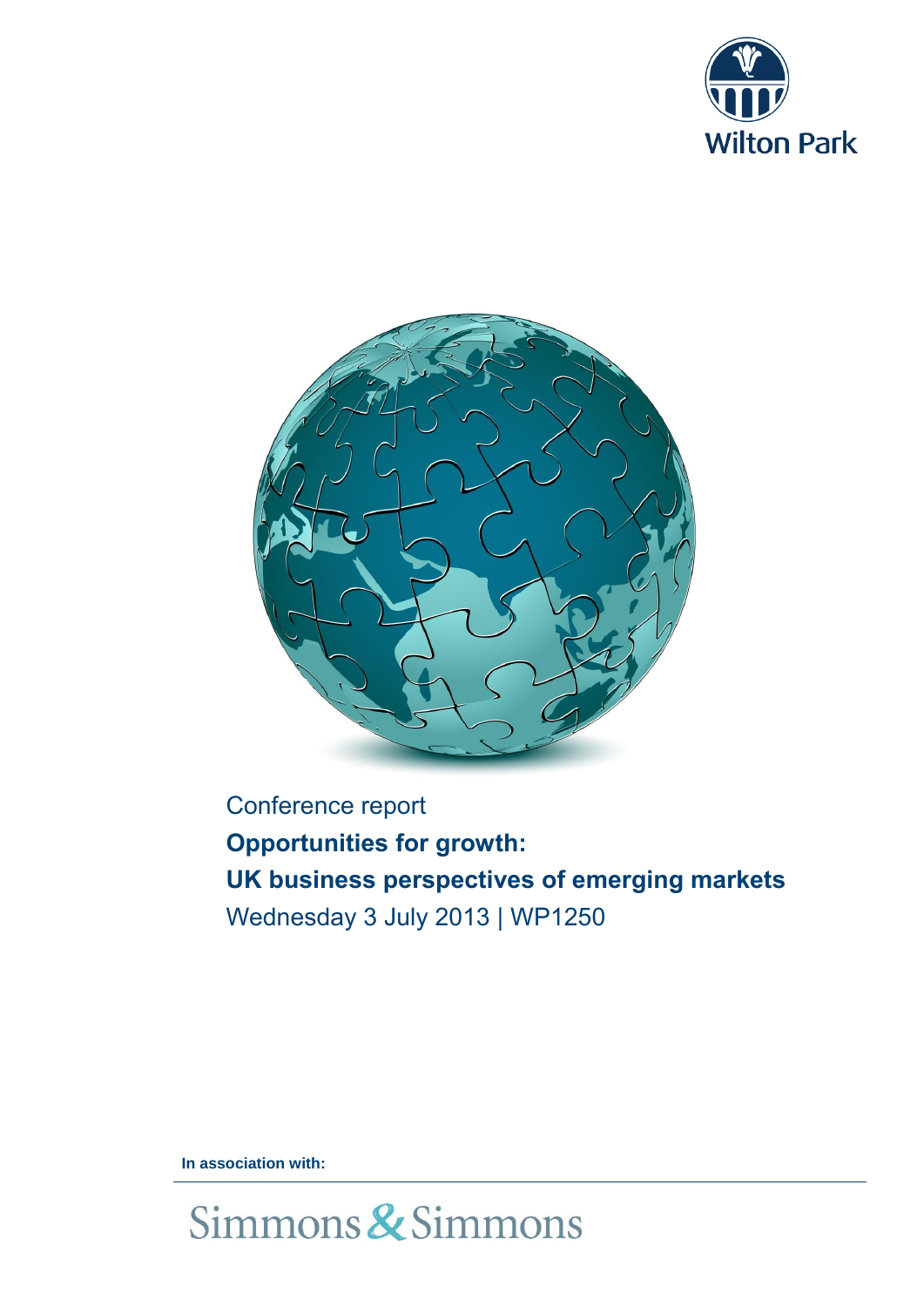

## Conference report

# **Opportunities for growth: UK business perspectives of emerging markets** Wednesday 3 July 2013 | WP 1250

#### **Overview**

This report, the output of an off-the-record dinner debate between a small group of UK business leaders and senior representatives from the Foreign & Commonwealth Office, sets out the perceptions of both HMG and UK businesses on the UK's place in the 'global race'; as well as offering perspectives of what HMG is doing – and could do – both at home and overseas to ensure that the UK remains a global economic leader.

#### **Context**

" It is only when you do business elsewhere that you appreciate doing business in the UK"

- HMG recognises that for UK businesses to reach their full potential they must enter new and emerging markets. In fact there are such huge opportunities for UK businesses in new markets that the challenge may be how to prioritise. Around £19 million per year is being spent on programmes to encourage British business in growing markets such as China.
- HMG wants a direct client relationship with business. The value that HMG places on its relationships with the private sector is reflected in the fact that the 150 biggest investors in the UK are allocated a lead civil servant and a Ministerial contact.
- The recent G8 Summit at Lough Erne resulted in some positive achievements for business in the key areas of global tax transparency, promotion of rules based economic systems, anti corruption and transparency of beneficial ownership of companies.
- The UK has some unique assets which should be acknowledged and promoted: it is a convenient platform for accessing the rest of Europe; it is relatively easy to raise finance on the UK capital markets; London is a highly desirable place to live; sustained global influence of the English language; extensive know-how and a prized education system which creates a loyal alumni base. On the other hand there is no room to be complacent in the global race for jobs and investment, in particular because of the ease with which profits can be moved around (also noted at the G8 Summit).
- There is growing recognition of the role that prosperity can play in preventing conflicts, human trafficking and corruption. '*Pro-Grow'* strategies are not new, but they are being given more energy and attention. The Foreign and Commonwealth Archives have been re-established to help ensure that lessons are learnt from history.
- The UK's welfare state is dependent on the business sector. When the private sector creaks, the welfare state becomes vulnerable. Pension investments are particularly affected.
- For business, the size of the opportunities potentially available is matched by political complexity and risk - which must be taken into consideration. However, the global system won't be defined by the OECD forever; therefore it is necessary to look outward.
- The current coalition government took the largest ever UK trade delegation to India. Even now the colonial history between India and the UK influences the Indian business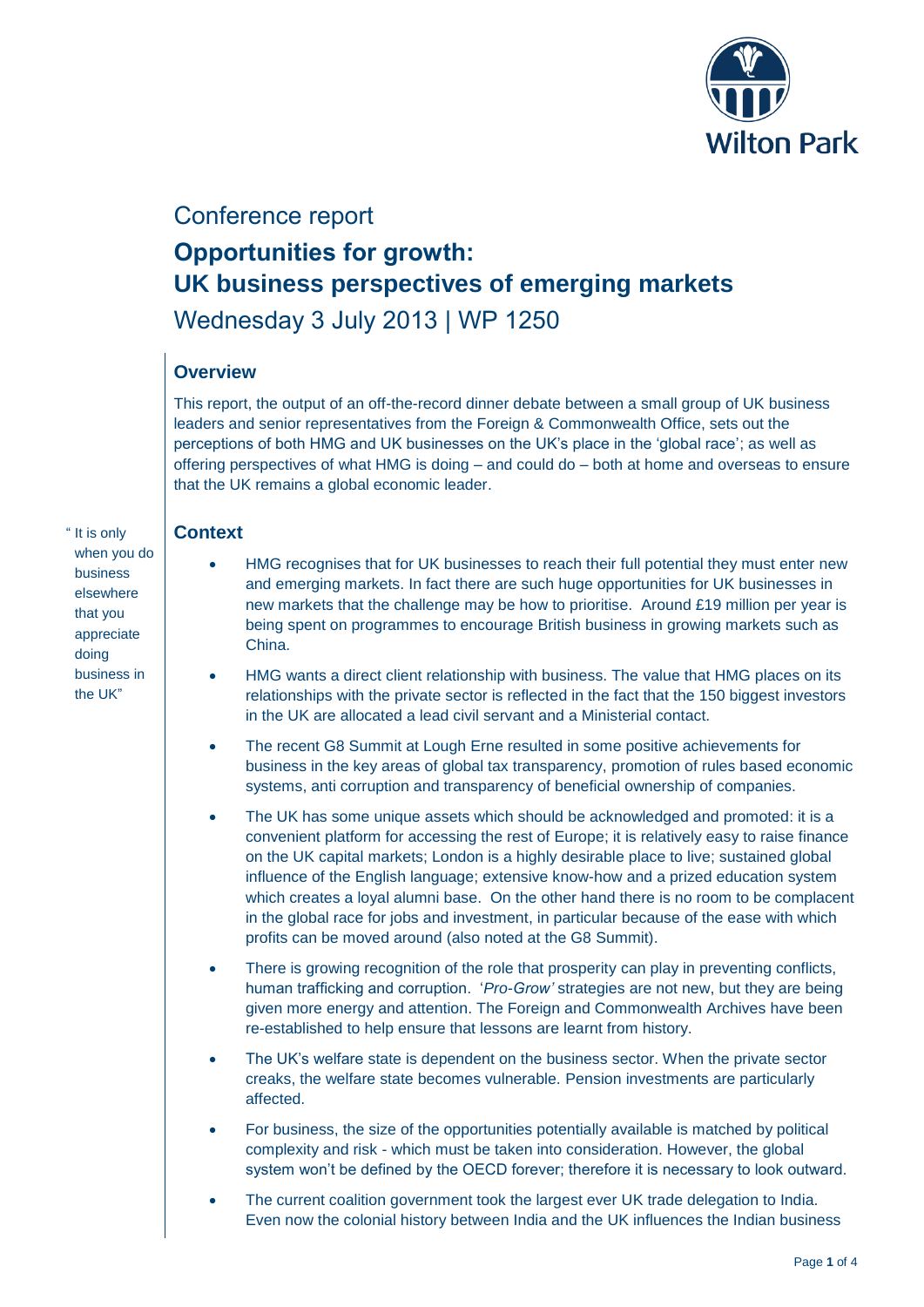" The global system won't be defined by the **OECD** forever"

environment - which can be highly politicised at a regional level. For example, the success of British Gas in supplying gas from Tanzania to Gujarat required commercial diplomacy by the Foreign and Commonwealth Office. Despite these challenges the UK exports a great deal of know-how to India, including military know-how.

- Although China's growth has slowed recently it is still a very attractive emerging market. In fact the UK is China's second largest trading partner, and trade between the UK and China has never been better. HMG has given signals to the Chinese government that it would welcome their inward investment. This bilateral relationship is thriving despite issues arising from the Dalai Lama's visits to the UK.
- Latin American countries should also be targeted by UK business with the support of HMG. However the Serious and Organised Crime Agency's attempt to build capacity in tackling the war on drugs in countries like Colombia has not yielded the hoped-for results. Better air links from the UK to key countries in the region might assist in strengthening the success of projects and bring in the private sector more effectively.
- Legislation in Japan means that the population has limited access to certain pharmaceutical products. If this changes, an important new market will be opened up for pharmaceutical companies.

### **Reflections from the Discussions**

#### **UK Exports**

- 1. It is relatively easy to sell professional services, including legal services, to other countries. In fact the popularity of the English legal system is an untold success story. English law is often chosen to govern contracts which have an Indian or Chinese connection. Professional services are underpinned by a world-leading education system in these areas.
	- 2. Although all Commonwealth countries have common law legal systems, which helps facilitate intra-Commonwealth business, the Commonwealth can never replace the European Union. The large volume of EU regulations creates work for lawyers as their corporate clients need to be advised on how to comply, but EU regulations can also hamper financial practices.
	- 3. The UK has good know-how which it should be possible to export, but some markets are only accessible through joint ventures. The formation and success of these ventures often depends upon knowing who to trust. This environment can be intimidating for medium sized UK businesses, even though medium sized German businesses are thriving in the same markets. The difference may be that German businesses are forced to have a relationship with a Business Council. There are currently 20 British Chambers of Commerce overseas, and there is an intention to increase this number which would allow UK Trade & Investment to take a more strategic role. The Foreign and Commonwealth Office network is also increasingly mirroring geographical areas of greatest commercial activity, for example extra resources being expended in relation to China and India.

#### **UK inward investment**

- 4. The UK is a prime location between the US and Asia, but there is a serious capacity problem. HMG's good performance as regards travel infrastructure on the ground and below ground needs to be replicated in the skies. Being in government means planning for the future.
- 5. There are no growth opportunities for aviation because if a new route is created out of the UK (say to Latin America) then other routes have to be cancelled. There is a reliance on other hubs, including Schiphol which has benefitted from investment in infrastructure.
- 6. The perception was that the UK's energy policy across the board, from nuclear to renewables – is unclear and that government is taking a 'stop/go' approach to energy strategy. Policy decisions give the impression that HMG 's decisions are not conducive to investment either in the fundamentals of energy infrastructure or in energy-intensive businesses with long payback

"The popularity of the English legal system is an untold success story"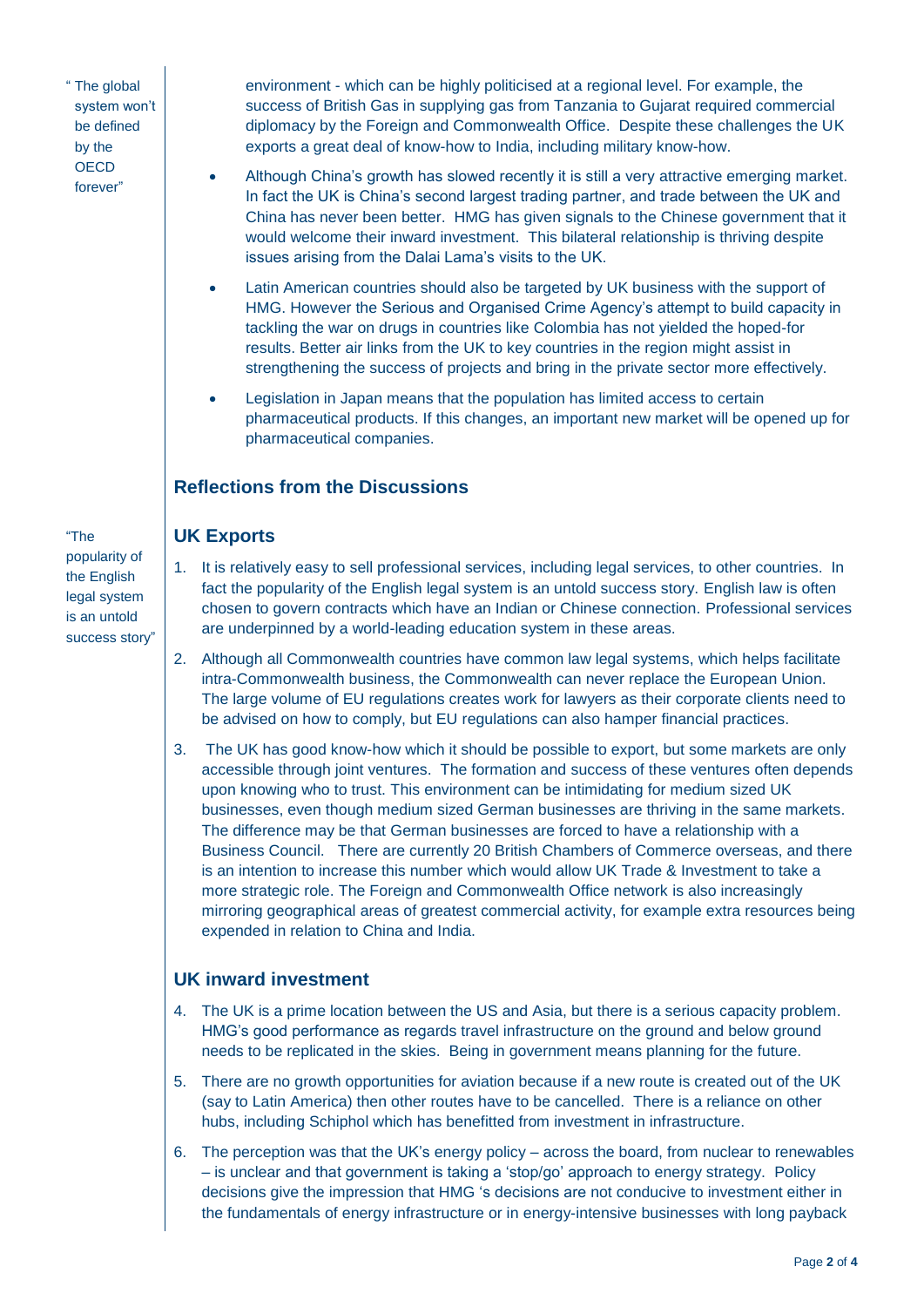cycles seeking to be based in the UK. There was also a feeling that HMG was not tackling the issue of medium- to long-term energy prices being much higher in the UK than in mainland Europe.

#### **Financial Services**

7. Financial institutions based in the UK who are operating internationally have the best problem in banking: too much capital. However the current hostility towards the financial sector means that investor institutions have reduced their risk appetite.

#### **Education**

- 8. Emerging markets are driven by aspiration and education. There are now 100,000 Chinese students in the UK higher education system (not counting private schools). People from overseas also attend a range of UK institutions such as Wilton Park, the Royal College of Defence Studies and the Royal Military Academy Sandhurst. They also benefit from schemes such as the Chevening scholarship. This creates a large alumni base with a strong affinity to the UK. Historically the UK has failed to keep in touch with its alumni, but the Foreign and Commonwealth Office is now trying to encourage its international network to be more proactive in this area.
- 9. Education is regarded as the lynchpin of long-term competitiveness for the UK: there is a risk that knowledge begins to be exported as successful institutions outside the Russell Group may consider the UK's university assessment regime to be too domestically-focussed.
- 10. There are challenges in terms of maintaining the UK's prime position in the education sector. Medical students from Saudi Arabia are starting to choose Canada instead of the UK, and Indian students are choosing the US to learn IT skills.
- 11. The 'elephant in the room'; UK visa policies. Businesses feel that for deep, long-term networks of alumni to be created and sustained – across many countries, not solely focussing on the BRICs and emerging markets – policy needs to be changed to facilitate the development of one of the UK's most powerful assets.

#### **Capacity building**

- 12. UK business wants HMG to do more capacity building overseas, as ultimately this will help the UK's own interests. Investors want clarity and certainty. They want to know that their businesses won't be nationalised or stolen. HMG must lead in this area because it would be inappropriate for business to do so.
- 13. The BRICs (Brazil, Russia, India and China) are encountering problems because of their corruption levels and lack of delivery. UK businesses are having to walk away from acquisitions because of concerns about corruption and health & safety. The UK is encouraging China to prosecute bribery, and these types of initiatives are welcomed by UK business. However it is worrying that business partners in other countries express concern about the ethics of HMG, particularly around the lobbying and policy-making process.
- 14. The consideration given to extractives transparency by the Deputy Prime Minster did not acknowledge the good work that business was already doing in this area. HMG's Open Government Initiative is an indication that the government is also playing its part in relation to transparency.
- 15. The requirement for transparency comes from the top, but in developing countries it can also be helpful to take a bottom up approach starting with basic property rights.
- 16. Myanmar is a hugely rich country, and this has been recognised by other countries such as Japan. However to truly benefit from its natural resources Myanmar will need a lot of assistance with developing rule of law and democracy.
- 17. HMG should consider funding training for tax and government officials in countries where the

" Investors want clarity and certainty. They want to know that their businesses won't be nationalised or stolen"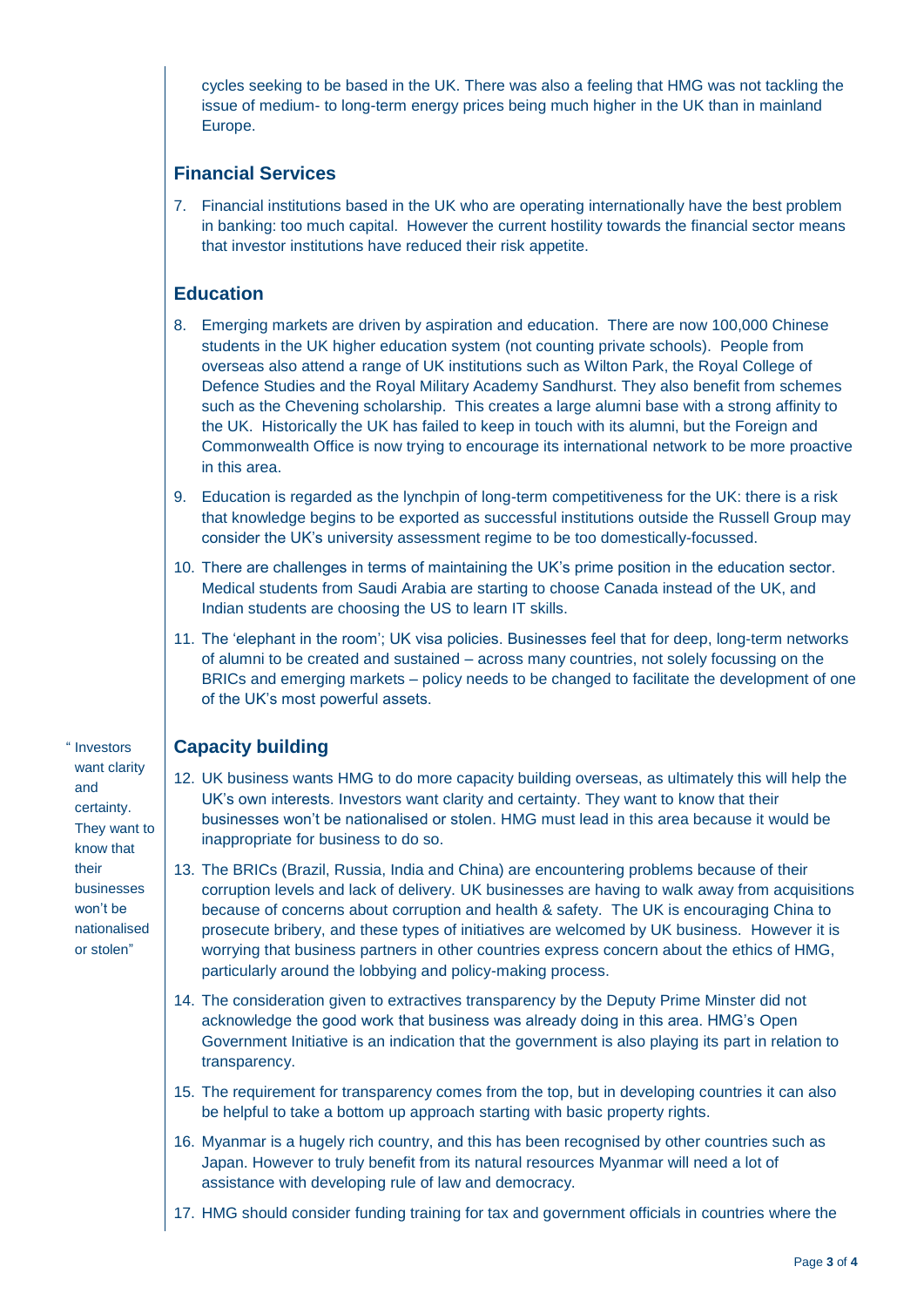UK wishes to do business, to encourage longer-term relationship-building of alumni networks. There should be a focus on how to retain personnel after they have been trained to discourage them from being immediately poached by the private sector.

- 18. The UK has a lot of knowledge and experience to export given its reputation for rule of law and sense of fair play. The independence of the UK's judiciary is a key value. Oligarchs choose the UK for their court cases, including their divorces, because of the reputation of the UK's arbitration and court system. Similarly, even though financial services regulation is perceived to have failed it is still internationally respected as a model to aspire to.
- **19.** Historically the UK has set the standards for the world in commerce and key technologies, but this position as a world leader is under threat because of a lack of investment in new arenas such as carbon reporting and big data. There is a need for the UK to "re-set" itself as a global leader in setting or influencing international standards once more. The phrase "Affinity with Britain" suggests that HMG should not underestimate the UK's pre-eminent 'soft power' assets: education, professional services, legal system, sport, media, creative arts – and should seek to capitalise on alumni networks' "Affinity with Britain" to drive further success in these areas.

" Being in government means planning for the future"

#### **European Union**

- 20. There is a concern that the UK will not be taken seriously as a global economic power if it leaves the European Union – currently, it is regarded as a gateway to Europe by many states. The benefits of belonging to Europe should be clearly and repeatedly explained to the British electorate. The CBI is undertaking an evidence-based study of the impacts of the UK withdrawing from Europe.
- 21. Europe should be reformed from within, with value for money in mind, and with a clearer vision of whether or not greater political or economic integration is in the UK's interests.

#### **Core Recommendations**

- 1. Ensure that the UK's alumni does not become a wasted asset: more focus on education both domestically and internationally, more cross-departmental coordination, a focus on building and sustaining global networks for the UK;
- 2. Clearer understanding from both sides (business and HMG) of perceptions of the visa issue;
- 3. UK to lead on technical and commercial standards through greater investment in research and development: can the UK's former pre-eminence be replicated through closer crossdepartmental coordination?;
- 4. Increased capacity building to deliver stronger messages around UK "global standards": legal and professional services, media, education, other soft power assets
- 5. The focus on corruption to be matched by a focus on the quality of UK goods and services: UK should aspire to be "best in class" in all disciplines;
- 6. UK electorate to be better informed about the value of belonging to the European Union to avert potential economic disaster;
- 7. UK should be promoted as platform for accessing the rest of Europe;
- 8. Policy making must be evidence-based, particularly in the areas of energy, aviation, education and visas;
- 9. Top 150 UK companies should have a Minister and senior Civil Servant as 'Account Manager' as currently happens for top investors in the UK;
- 10. Foreign and Commonwealth Office to pick a small pool of countries as the focus of their attention, including the provision of capacity building where appropriate;
- 11. Outputs from international Ministerial visits to be shared with business: creation of a